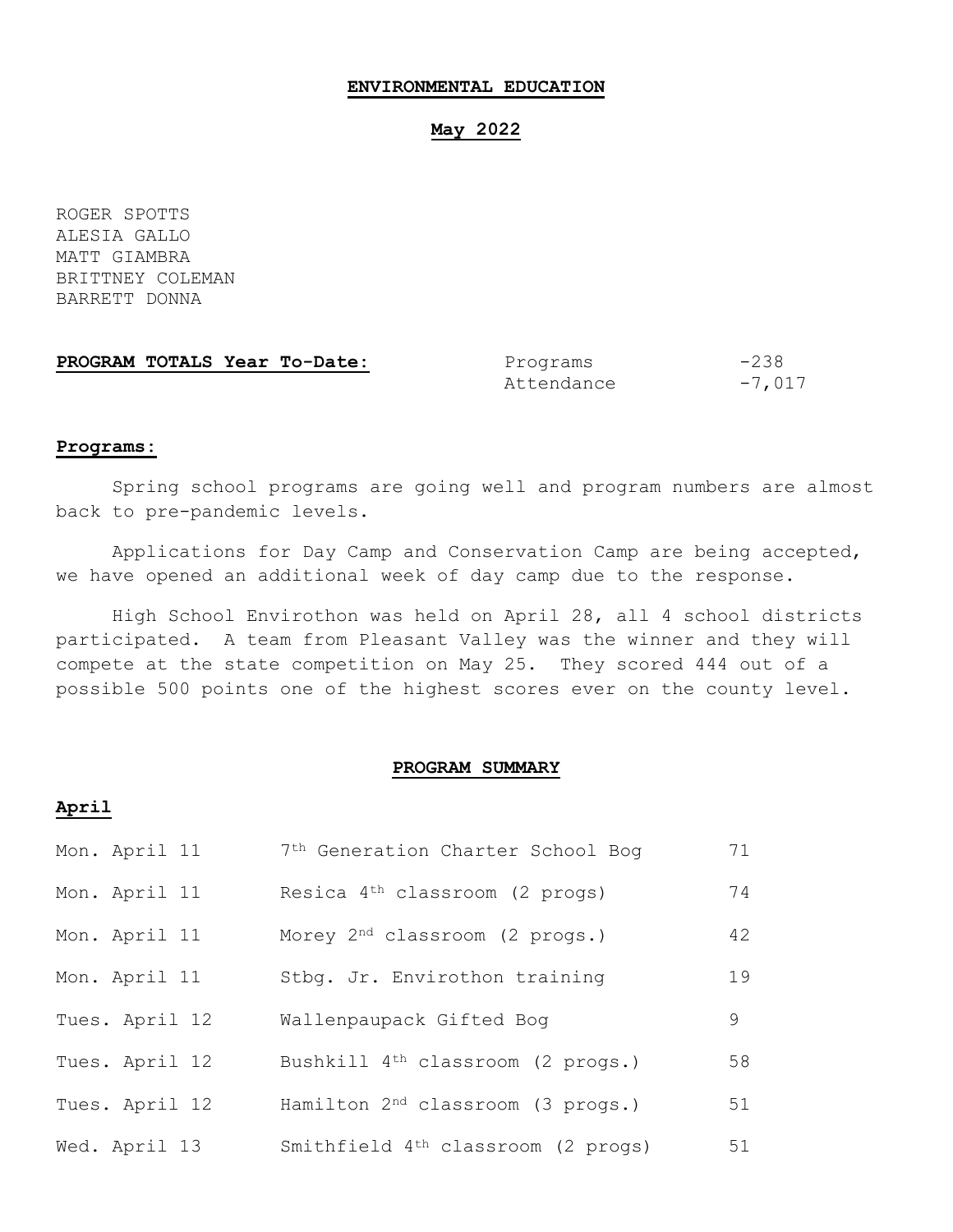| Wed. April 13   | Chipperfield 4 <sup>th</sup> Bog (2 progs.)            | 41    |
|-----------------|--------------------------------------------------------|-------|
| Wed. April 13   | Wilson HS Bog C                                        | 14    |
| Wed. April 13   | Mid.Smithfield 4 <sup>th</sup> classroom (3 progs.) 63 |       |
| Wed. April 13   | Chipperfield 2 <sup>nd</sup> classroom (2 progs.)      | 43    |
| Thurs. April 14 | Stbg. Ag Day T                                         | 1,200 |
| Thurs. April 14 | Public Full Moon Bog walk                              | 23    |
| Thurs. April 14 | Blooms pre-school KC                                   | 28    |
| Sat. April 16   | Public BWA walk Glen Run                               | 15    |
| Tues. April 19  | JM Hill 4 <sup>th</sup> classroom                      | 24    |
| Tues. April 19  | Stbg. Jr. Envirothon training                          | 26    |
| Wed. April 20   | JM Hill 4 <sup>th</sup> classroom                      | 25    |
| Wed. April 20   | PV Stream night                                        | 419   |
| Wed. April 20   | JM Hill 3rd classroom (3 progs.)                       | 65    |
| Wed. April 20   | Chipperfield 4 <sup>th</sup> Bog (2 progs.)            | 43    |
| Wed. April 20   | Private Bog Walk                                       | 22    |
| Thurs. April 21 | Hamilton 4 <sup>th</sup> Bog                           | 22    |
| Thurs. April 21 | ESE 4 <sup>th</sup> Classroom (4 progs.)               | 92    |
| Thurs. April 21 | Chipperfield 4 <sup>th</sup> Bog (2 progs.)            | 42    |
| Thurs. April 21 | Arlington 2 <sup>nd</sup> classroom (3 progs)          | 47    |
| Fri. April 22   | Chipperfield 4 <sup>th</sup> Bog (2 progs.)            | 32    |
| Fri. April 22   | Morey 4 <sup>th</sup> classroom (2 progs.)             | 39    |
| Fri. April 22   | Hamilton 4 <sup>th</sup> Bog                           | 42    |
|                 | Sat. April 23 County Earth Day T,                      | 175   |
| Mon. April 25   | ESHS 10 <sup>th</sup> classroom (4 progs.)             | 113   |
| Mon. April 25   | Jr. Envirothon training                                | 5     |
| Tues. April 26  | CCTI Bog                                               | 34    |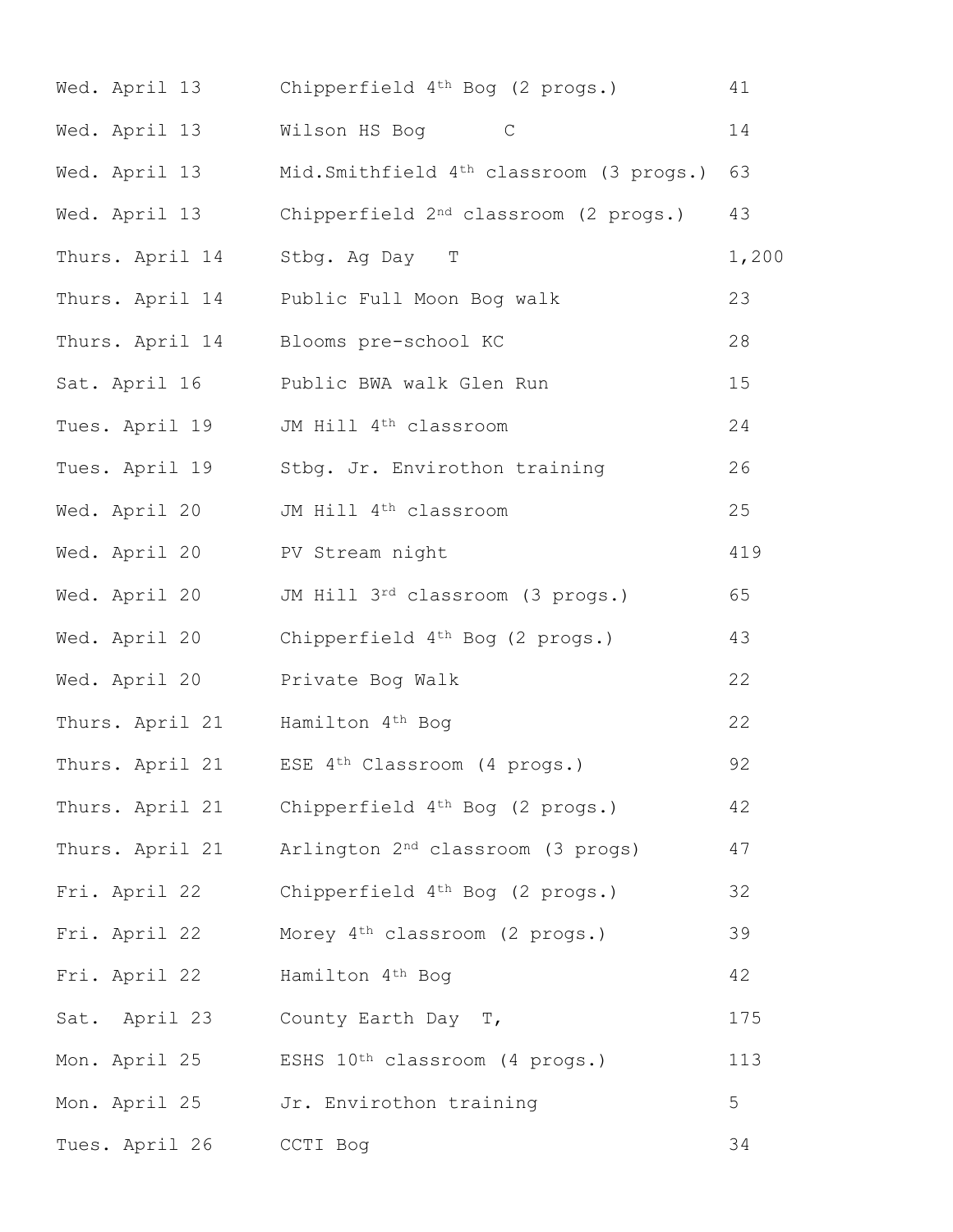| Tues. April 26  | Morey 2nd KC                                     | 41          |
|-----------------|--------------------------------------------------|-------------|
| Wed. April 27   | Hamilton 2nd KC                                  | 53          |
| Thurs. April 28 | HS Envirothon t                                  | 95          |
|                 | Thurs. April 28 Hamilton Kind (school) (2progs.) | 31          |
| Fri. April 29   | Hamilton Kind. School                            | 14          |
| Fri. April 29   | Chipperfield 2 <sup>nd</sup> KC (2 progs.)       | 43          |
| Fri. April 29   | Public Kayak trip Tunkhannock Creek              | 4           |
|                 | Sat. April 30 Sanofi family outing KC            | 18          |
| May             |                                                  |             |
| Mon. May 2      | CREC 2 <sup>nd</sup> classroom (3 progs.)        | 60          |
| Mon. May 2      | Chipperfield 2 <sup>nd</sup> KC (2 progs.)       | 41          |
| Tues. May 3     | ESHS 10th field exp. T                           | 54          |
| Tues. May 3     | CREC 2 <sup>nd</sup> Classroom (3 progs.)        | 56          |
| Tues. May 3     | NCC Children's Roundtable                        | ---         |
| Wed. May 4      | ESHS 10th field Exp. T                           | 52          |
| Wed. May 4      | CREC 2 <sup>nd</sup> classroom (3 progs.)        | 53          |
| Wed. May 4      | Public Bog Walk                                  | $\mathbf 1$ |
| Thurs. May 5    | Chipperfield 2 <sup>nd</sup> KC (2 progs.)       | 47          |
| Thurs. May 5    | Arlington 4 <sup>th</sup> classroom              | 19          |
| Thurs. May 5    | PV 1 <sup>st</sup> classroom (2 progs.)          | 34          |
| Fri. May 6      | Resica 1st KC C                                  | 52          |
| Fri. May 6      | Arlington 4 <sup>th</sup> classroom              | 21          |
| Fri. May 6      | PV 1st classroom (2 progs.)                      | 34          |
| Sat. May 7      | Public Art opening                               | 4           |